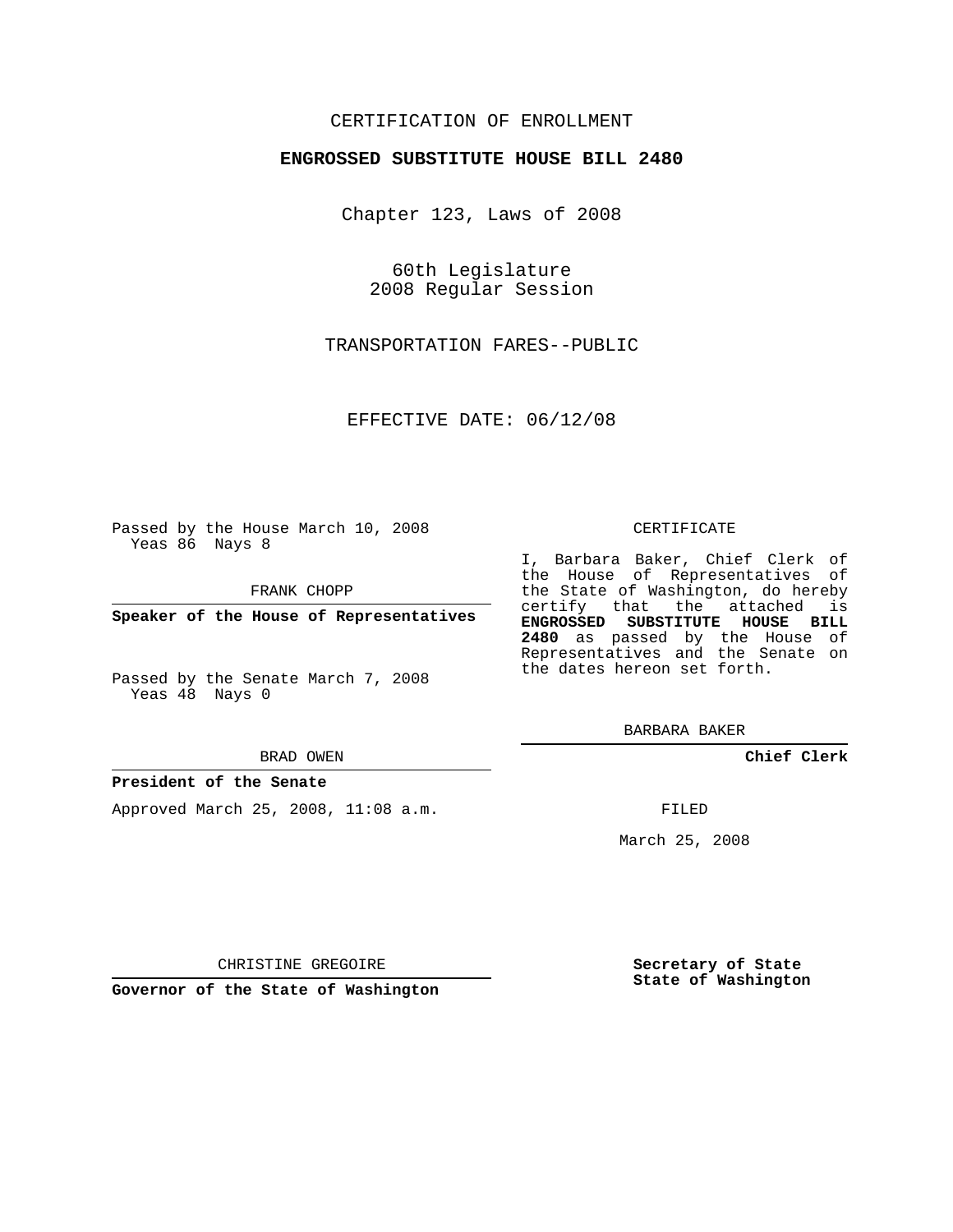# **ENGROSSED SUBSTITUTE HOUSE BILL 2480** \_\_\_\_\_\_\_\_\_\_\_\_\_\_\_\_\_\_\_\_\_\_\_\_\_\_\_\_\_\_\_\_\_\_\_\_\_\_\_\_\_\_\_\_\_

\_\_\_\_\_\_\_\_\_\_\_\_\_\_\_\_\_\_\_\_\_\_\_\_\_\_\_\_\_\_\_\_\_\_\_\_\_\_\_\_\_\_\_\_\_

AS AMENDED BY THE SENATE

Passed Legislature - 2008 Regular Session

**State of Washington 60th Legislature 2008 Regular Session**

**By** House Transportation (originally sponsored by Representatives Clibborn, McIntire, and Simpson)

READ FIRST TIME 02/01/08.

 AN ACT Relating to public transportation fares; amending RCW 35.58.020 and 36.57A.010; adding new sections to chapter 35.58 RCW; adding new sections to chapter 36.57A RCW; creating a new section; and prescribing penalties.

BE IT ENACTED BY THE LEGISLATURE OF THE STATE OF WASHINGTON:

 NEW SECTION. **Sec. 1.** A new section is added to chapter 35.58 RCW to read as follows:

 (1) Persons traveling on public transportation operated by a metropolitan municipal corporation or a city-owned transit system shall pay the fare established by the metropolitan municipal corporation or the city-owned transit system. Such persons shall produce proof of payment when requested by a person designated to monitor fare payment.

 (2) The following constitute civil infractions punishable according to the schedule of fines and penalties established by a metropolitan municipal corporation or a city-owned transit system under section 2 of this act:

(a) Failure to pay the required fare;

 (b) Failure to display proof of payment when requested to do so by 19 a person designated to monitor fare payment; and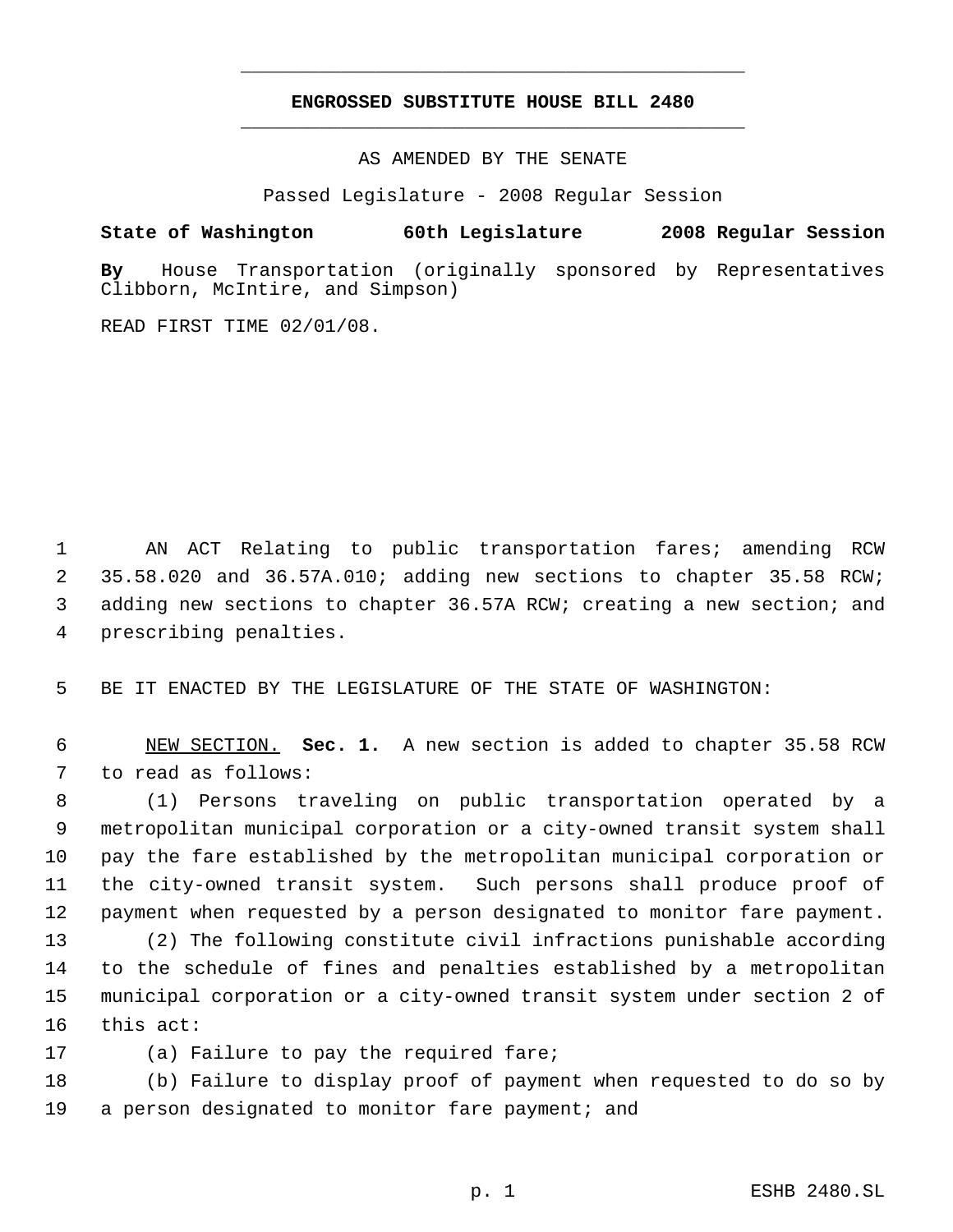(c) Failure to depart the bus or other mode of public transportation when requested to do so by a person designated to monitor fare payment.

 NEW SECTION. **Sec. 2.** A new section is added to chapter 35.58 RCW to read as follows:

 (1) Both a metropolitan municipal corporation and a city-owned transit system may establish, by resolution, a schedule of fines and penalties for civil infractions established in section 1 of this act. Fines established shall not exceed those imposed for class 1 infractions under RCW 7.80.120.

 (2)(a) Both a metropolitan municipal corporation and a city-owned transit system may designate persons to monitor fare payment who are equivalent to, and are authorized to exercise all the powers of, an enforcement officer as defined in RCW 7.80.040. Both a metropolitan municipal corporation and a city-owned transit system may employ personnel to either monitor fare payment or contract for such services, or both.

 (b) In addition to the specific powers granted to enforcement officers under RCW 7.80.050 and 7.80.060, persons designated to monitor fare payment may also take the following actions:

(i) Request proof of payment from passengers;

 (ii) Request personal identification from a passenger who does not produce proof of payment when requested;

 (iii) Issue a citation conforming to the requirements established in RCW 7.80.070; and

 (iv) Request that a passenger leave the bus or other mode of public transportation when the passenger has not produced proof of payment after being asked to do so by a person designated to monitor fare payment.

 (3) Both a metropolitan municipal corporation and a city-owned transit system shall keep records of citations in the manner prescribed by RCW 7.80.150. All civil infractions established by this section and sections 1 and 3 of this act shall be heard and determined by a district court as provided in RCW 7.80.010 (1) and (4).

 NEW SECTION. **Sec. 3.** A new section is added to chapter 35.58 RCW to read as follows:

ESHB 2480.SL p. 2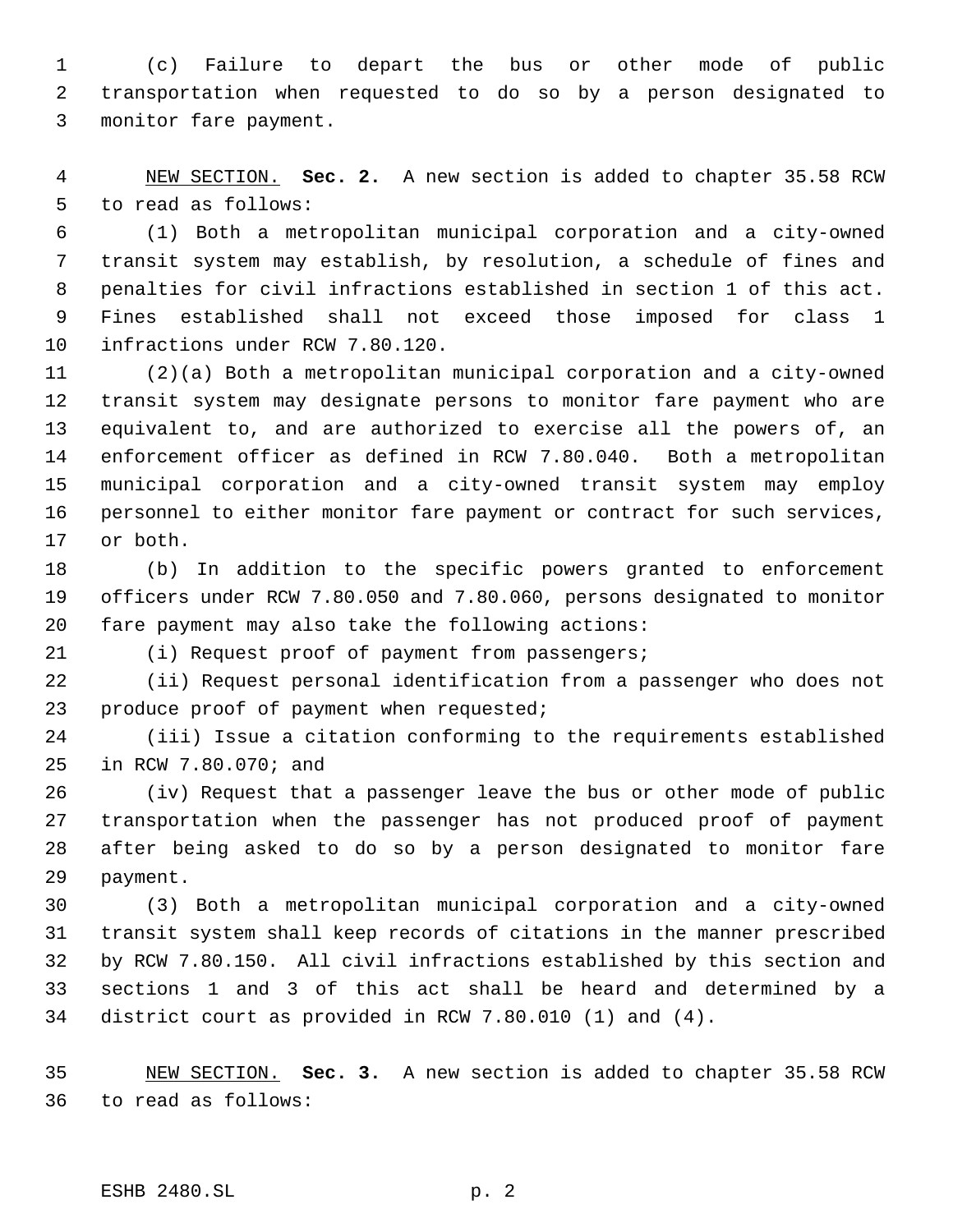Sections 1 and 2 of this act do not prevent law enforcement authorities from prosecuting for theft, trespass, or other charges by any individual who:

 (1) Fails to pay the required fare on more than one occasion within a twelve-month period;

 (2) Fails to timely select one of the options for responding to the notice of civil infraction after receiving a statement of the options for responding to the notice of infraction and the procedures necessary to exercise these options; or

 (3) Fails to depart the bus or other mode of public transportation when requested to do so by a person designated to monitor fare payment.

 NEW SECTION. **Sec. 4.** A new section is added to chapter 35.58 RCW to read as follows:

 The powers and authority conferred by sections 1 through 3 of this act shall be construed as in addition and supplemental to powers or authority conferred by any other law, and nothing contained therein shall be construed as limiting any other powers or authority of any public agency.

 **Sec. 5.** RCW 35.58.020 and 1982 c 103 s 1 are each amended to read as follows:

 The definitions set forth in this section apply throughout this chapter.

 (1) "Metropolitan municipal corporation" means a municipal corporation of the state of Washington created pursuant to this chapter, or a county which has by ordinance or resolution assumed the rights, powers, functions, and obligations of a metropolitan municipal corporation pursuant to the provisions of chapter 36.56 RCW.

 (2) "Metropolitan area" means the area contained within the boundaries of a metropolitan municipal corporation, or within the boundaries of an area proposed to be organized as such a corporation.

(3) "City" means an incorporated city or town.

 (4) "Component city" means an incorporated city or town within a metropolitan area.

 (5) "Component county" means a county, all or part of which is included within a metropolitan area.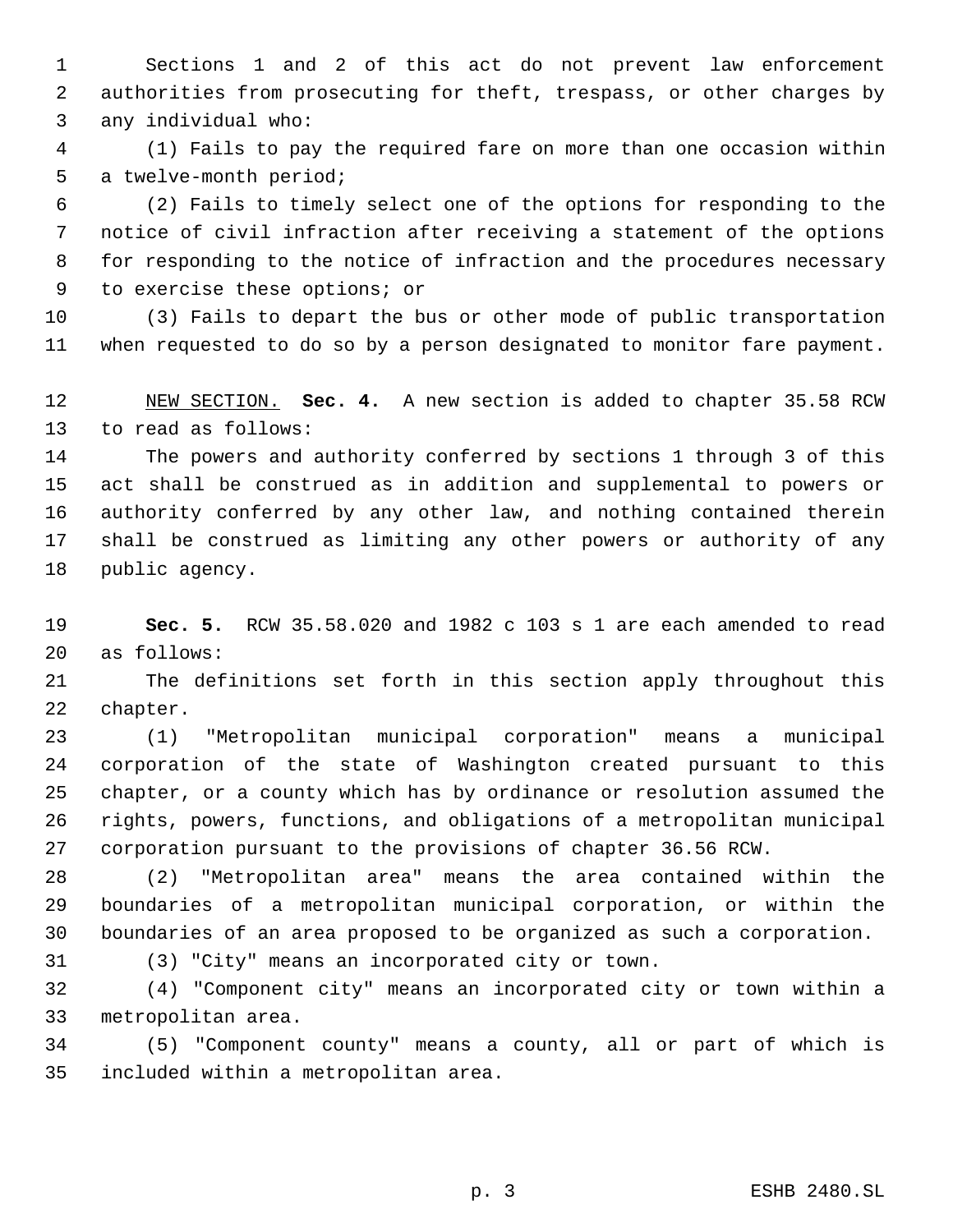(6) "Central city" means the city with the largest population in a metropolitan area.

 (7) "Central county" means the county containing the city with the largest population in a metropolitan area.

 (8) "Special district" means any municipal corporation of the state of Washington other than a city, county, or metropolitan municipal corporation.

 (9) "Metropolitan council" means the legislative body of a metropolitan municipal corporation, or the legislative body of a county which has by ordinance or resolution assumed the rights, powers, functions, and obligations of a metropolitan municipal corporation pursuant to the provisions of chapter 36.56 RCW.

 (10) "City council" means the legislative body of any city or town. (11) "Population" means the number of residents as shown by the figures released for the most recent official state, federal, or county census, or population determination made under the direction of the office of financial management.

 (12) "Metropolitan function" means any of the functions of government named in RCW 35.58.050.

 (13) "Authorized metropolitan function" means a metropolitan function which a metropolitan municipal corporation shall have been authorized to perform in the manner provided in this chapter.

 (14) "Metropolitan public transportation" or "metropolitan transportation" for the purposes of this chapter means the transportation of packages, passengers, and their incidental baggage by means other than by chartered bus, sightseeing bus, or any other motor vehicle not on an individual fare-paying basis, together with the necessary passenger terminals and parking facilities or other properties necessary for passenger and vehicular access to and from such people-moving systems: PROVIDED, That nothing in this chapter shall be construed to prohibit a metropolitan municipal corporation from leasing its buses to private certified carriers; to prohibit a metropolitan municipal corporation from providing school bus service for the transportation of pupils; or to prohibit a metropolitan municipal corporation from chartering an electric streetcar on rails which it operates entirely within a city.

(15) "Pollution" has the meaning given in RCW 90.48.020.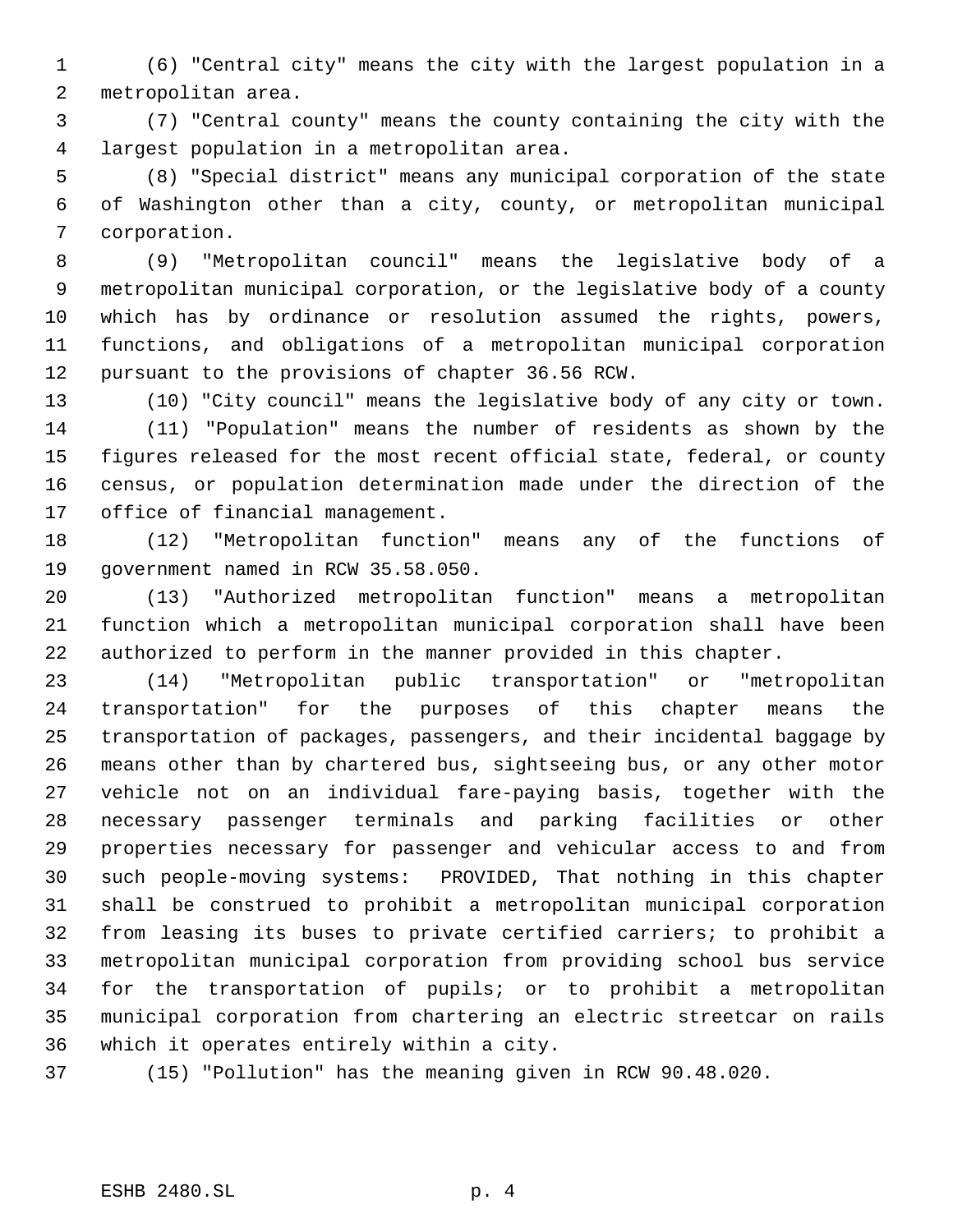(16) "Proof of payment" means evidence of fare prepayment authorized by a metropolitan municipal corporation or a city-owned transit system for the use of buses or other modes of public transportation. (17) "City-owned transit system" means a system of public

 transportation owned or operated, including contracts for the services of a publicly owned or operated system of transportation, by a city that is not located within the boundaries of a metropolitan municipal 9 corporation, county transportation authority, or public transportation

benefit area.

 NEW SECTION. **Sec. 6.** A new section is added to chapter 36.57A RCW to read as follows:

 (1) Persons traveling on public transportation operated by a public transportation benefit area shall pay the fare established by the public transportation benefit area. Such persons shall produce proof of payment when requested by a person designated to monitor fare payment.

 (2) The following constitute civil infractions punishable according to the schedule of fines and penalties established by a public transportation benefit area under section 7 of this act:

(a) Failure to pay the required fare;

 (b) Failure to display proof of payment when requested to do so by 23 a person designated to monitor fare payment; and

 (c) Failure to depart the bus or other mode of public transportation when requested to do so by a person designated to monitor fare payment.

 NEW SECTION. **Sec. 7.** A new section is added to chapter 36.57A RCW to read as follows:

 (1) A public transportation benefit area may establish, by resolution, a schedule of fines and penalties for civil infractions established in section 6 of this act. Fines established shall not exceed those imposed for class 1 infractions under RCW 7.80.120.

 (2)(a) A public transportation benefit area may designate persons to monitor fare payment who are equivalent to, and are authorized to exercise all the powers of, an enforcement officer as defined in RCW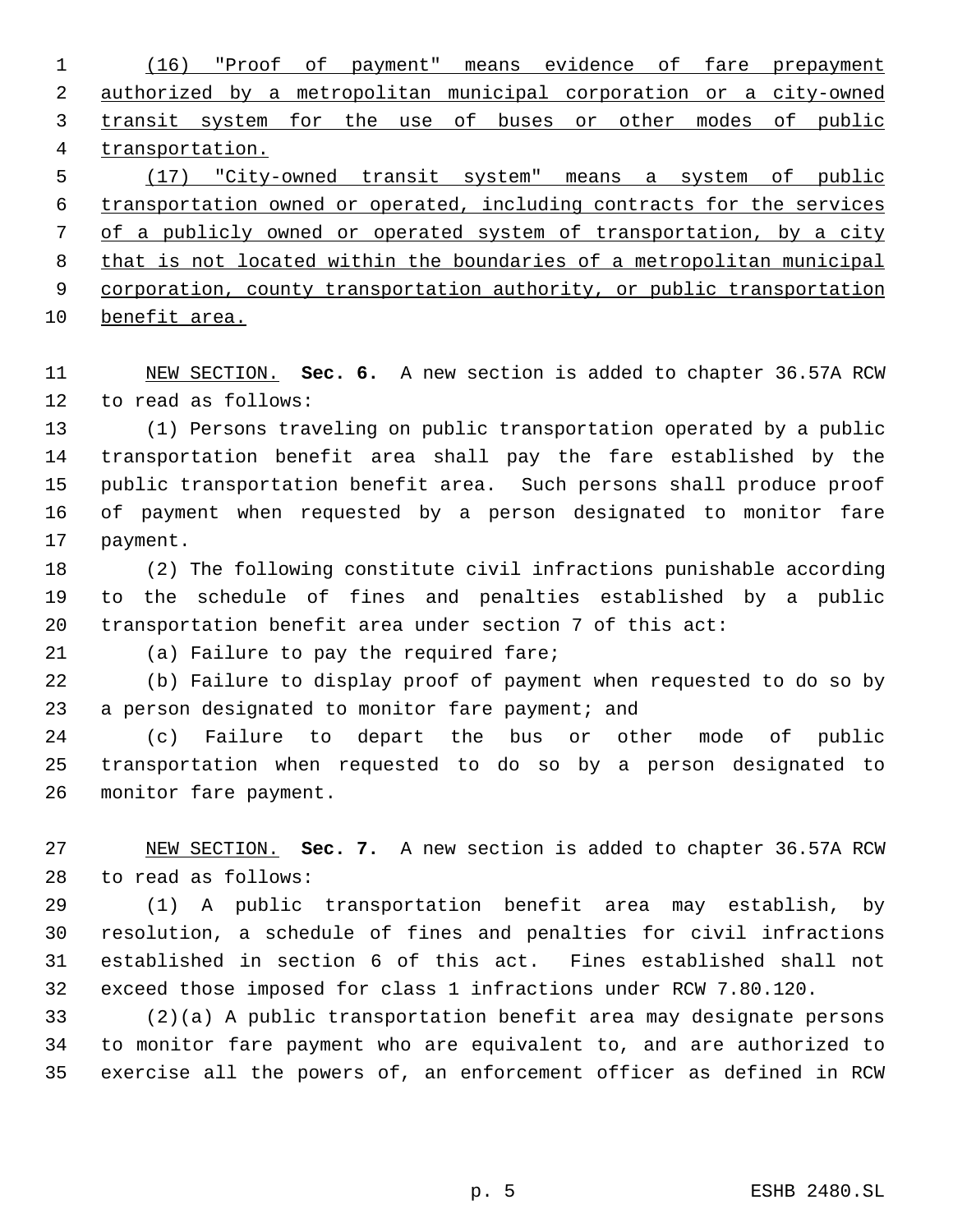7.80.040. A public transportation benefit area may employ personnel to either monitor fare payment or contract for such services, or both.

 (b) In addition to the specific powers granted to enforcement officers under RCW 7.80.050 and 7.80.060, persons designated to monitor fare payment may also take the following actions:

(i) Request proof of payment from passengers;

 (ii) Request personal identification from a passenger who does not 8 produce proof of payment when requested;

 (iii) Issue a citation conforming to the requirements established in RCW 7.80.070; and

 (iv) Request that a passenger leave the bus or other mode of public transportation when the passenger has not produced proof of payment after being asked to do so by a person designated to monitor fare payment.

 (3) A public transportation benefit area shall keep records of citations in the manner prescribed by RCW 7.80.150. All civil infractions established by this section and sections 6 and 8 of this act shall be heard and determined by a district court as provided in RCW 7.80.010 (1) and (4).

 NEW SECTION. **Sec. 8.** A new section is added to chapter 36.57A RCW to read as follows:

 Sections 6 and 7 of this act do not prevent law enforcement authorities from prosecuting for theft, trespass, or other charges by any individual who:

 (1) Fails to pay the required fare on more than one occasion within a twelve-month period;

 (2) Fails to timely select one of the options for responding to the notice of civil infraction after receiving a statement of the options for responding to the notice of infraction and the procedures necessary to exercise these options; or

 (3) Fails to depart the bus or other mode of public transportation when requested to do so by a person designated to monitor fare payment.

 NEW SECTION. **Sec. 9.** A new section is added to chapter 36.57A RCW to read as follows:

 The powers and authority conferred by sections 6 through 8 of this act shall be construed as in addition and supplemental to powers or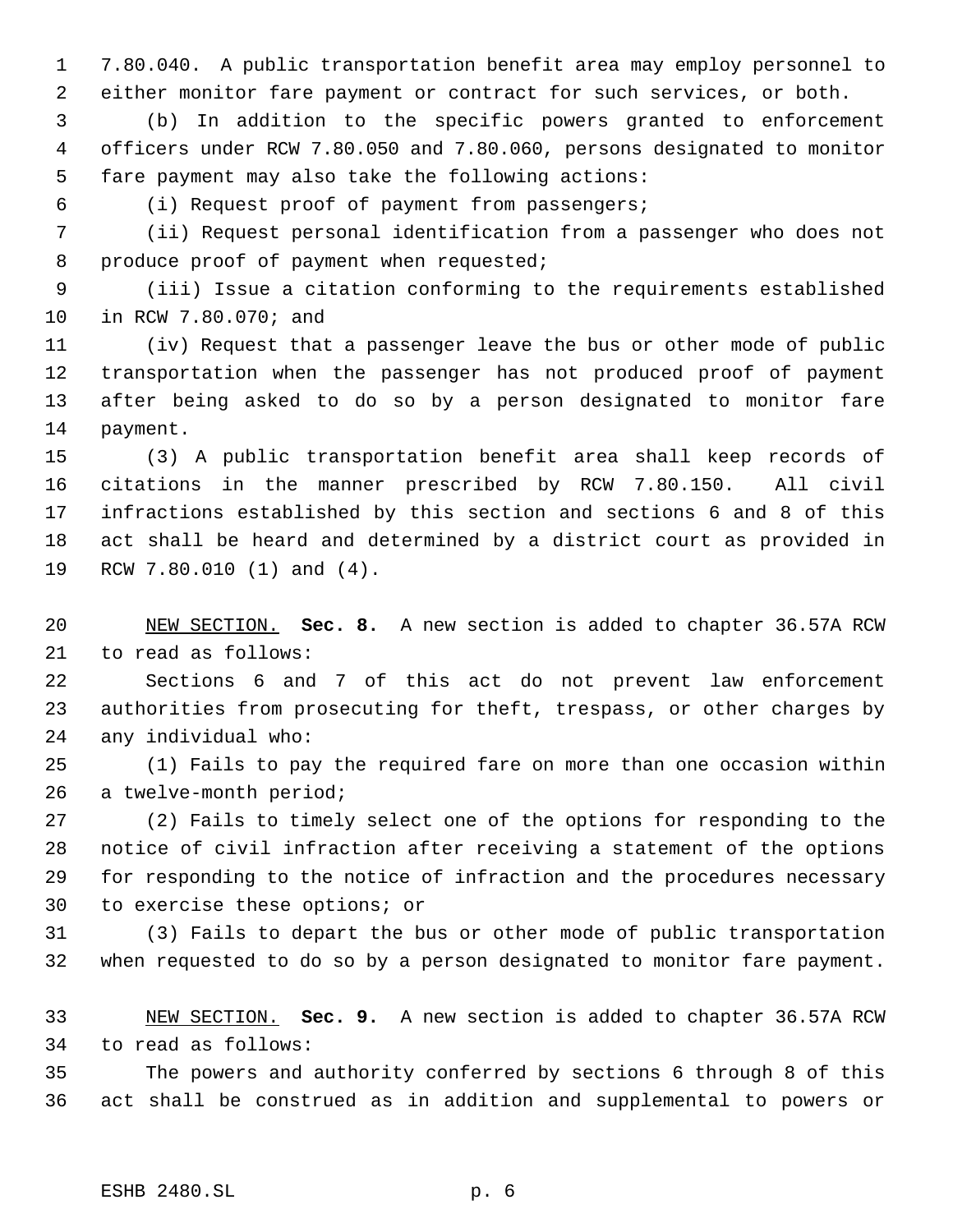authority conferred by any other law, and nothing contained therein shall be construed as limiting any other powers or authority of any public agency.

 **Sec. 10.** RCW 36.57A.010 and 2003 c 83 s 209 are each amended to read as follows:

 The definitions set forth in this section apply throughout this chapter unless the context clearly requires otherwise.

 (1) "Public transportation benefit area" means a municipal corporation of the state of Washington created pursuant to this chapter.

 (2) "Public transportation benefit area authority" or "authority" means the legislative body of a public transportation benefit area.

(3) "City" means an incorporated city or town.

 (4) "Component city" means an incorporated city or town within a public transportation benefit area.

(5) "City council" means the legislative body of any city or town.

 (6) "County legislative authority" means the board of county commissioners or the county council.

 (7) "Population" means the number of residents as shown by the figures released for the most recent official state, federal, or county census, or population determination made by the office of financial management.

 (8) "Proof of payment" means evidence of fare prepayment authorized by a public transportation benefit area for the use of buses or other modes of public transportation.

 (9) "Public transportation service" means the transportation of packages, passengers, and their incidental baggage by means other than by chartered bus, sight-seeing bus, together with the necessary passenger terminals and parking facilities or other properties necessary for passenger and vehicular access to and from such people moving systems: PROVIDED, That nothing shall prohibit an authority from leasing its buses to private certified carriers or prohibit the authority from providing school bus service. "Public transportation service" includes passenger-only ferry service for those public transportation benefit areas eligible to provide passenger-only ferry service under RCW 36.57A.200.